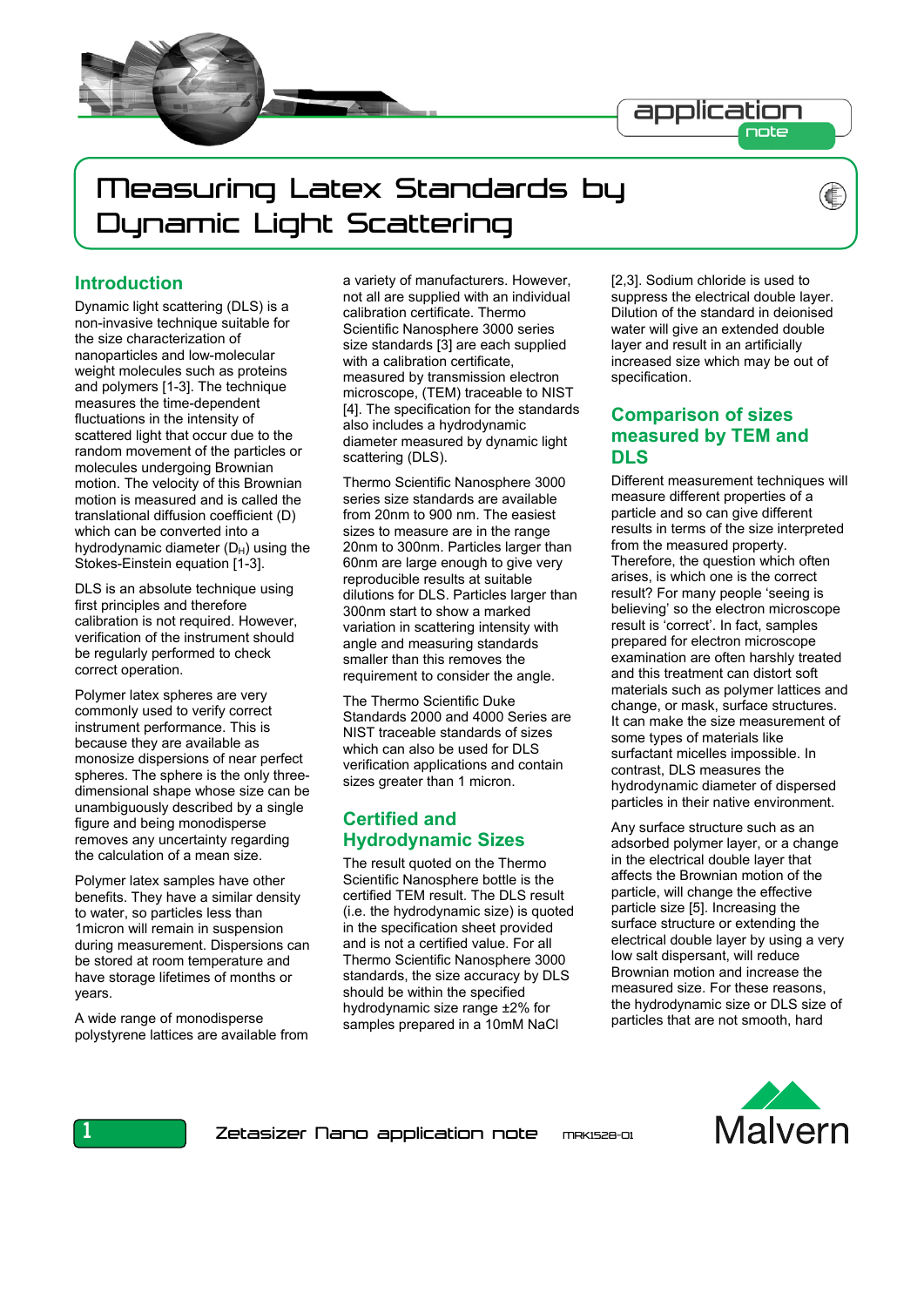

#### application note

spheres is usually larger than the TEM size.

# **Sample Preparation of Latex Standards for DLS Measurement**

For instruments with a 90° detection angle (for example, Zetasizer Nano S90,  $\mu$ V or APS), all latex standards are supplied at a concentration that is too high for DLS measurement, typically 1%w/v. Too concentrated a sample will produce multiple scattering resulting in the apparent size being too small. Therefore, the latex dispersion should be diluted with 10mM NaCl as previously discussed which has been filtered at 0.2 microns.

For backscatter detection instruments which have variable measurement positions (for example, Zetasizer Nano S or ZS), measurements are possible on neat concentrations of latex. The reduction in path length arising from the variable measurement position results in a reduction in multiple scattering.

However, the final concentration of any latex used should be such that the result is independent of the actual concentration [2,3] with the optimum concentration being dependent upon size of the latex.

Various Thermo Scientific Nanosphere 3000, 2000 and 4000 series size standards were prepared accordingly and measured on a range of Zetasizer instruments for this application note. Some of these standards were measured at neat concentration, others were diluted in 10mM NaCl and others were prepared in 13% w/v sucrose solution. The density of polystyrene latex spheres is close to that of a 13% w/v sucrose solution and reduces problems of sedimentation of the latex. The concentration and diluent used for the various latex standards used in this application note are shown in Table 1.

### **Results and Discussion**

Table 1 summarises the results obtained for various latex standards measured by DLS. The table includes details of the latex used (with the Thermo part number displayed in brackets), the certified (#) or hydrodynamic (\*) size range, the concentration at which the latex was measured, the diluent used for preparation, the instrument on which the measurements were taken and the z-average diameters obtained for each latex. All of the standards available from Thermo have a certified size range but some also have hydrodynamic size ranges quoted. The certified size range (#) is obtained using transmission electron microscopy and is traceable to NIST. The hydrodynamic size range (\*) is determined by DLS.

The results show that there is a wide concentration range over which latex standards can be measured. The backscatter detection used in the Zetasizer Nano allows some latex samples to be measured at neat concentration i.e. 1% w/v.

As the size of the latex particles increase, the issue of number fluctuations and sedimentation become important. During a DLS measurement, the intensity of scattered light fluctuates due to the Brownian motion of the particles. The scattering intensity is proportional to the sample concentration and so the number of particles within the scattering volume should remain constant during the course of the measurement. However, as the particle size increases, the number of particles in the scattering volume decreases until severe fluctuations of the momentary number of particles in the scattering volume will occur. Number fluctuations are defined as variations in the number of particles within the scattering volume during the course of a DLS measurement.

In order to avoid number fluctuations, the concentration of the sample must be increased. However, this will increase multiple scattering effects which in turn will influence the result obtained. Back scatter detection, in combination with a variable measurement position, allows for higher sample concentrations to be measured thereby avoiding number fluctuation problems. Number fluctuations normally manifest themselves by elevated and fluctuating baselines in the correlation functions.

 A second problem when measuring large sized particles by DLS is that of sedimentation. All particles will sediment and the rate will depend upon the particle size and relative densities of the particles and suspending medium. For DLS, the rate of sedimentation should be much slower than the rate of diffusion. Large particles diffuse slowly so sedimentation is a more important issue.

The presence of sedimentation can be determined by checking the stability of the count rate from repeat measurements of the same sample. Count rates which are decreasing with successive measurements indicate that sedimentation is present and the Expert Advice system in the Zetasizer software will highlight this to the user.

It may be advantageous to suspend the particles in a medium of similar density if the viscosity is not significantly increased. For the measurements of 3, 6 and 8.9μm latex in this application note, the samples were prepared in 13% w/v sucrose which has the same density as the latex.

The results obtained for the 3, 6 and 8.9μm latex samples are in the expected size range using the DLS technique. They were measured at concentrations between 0.15 and 0.24% w/v. These results confirm that multiple scattering effects were

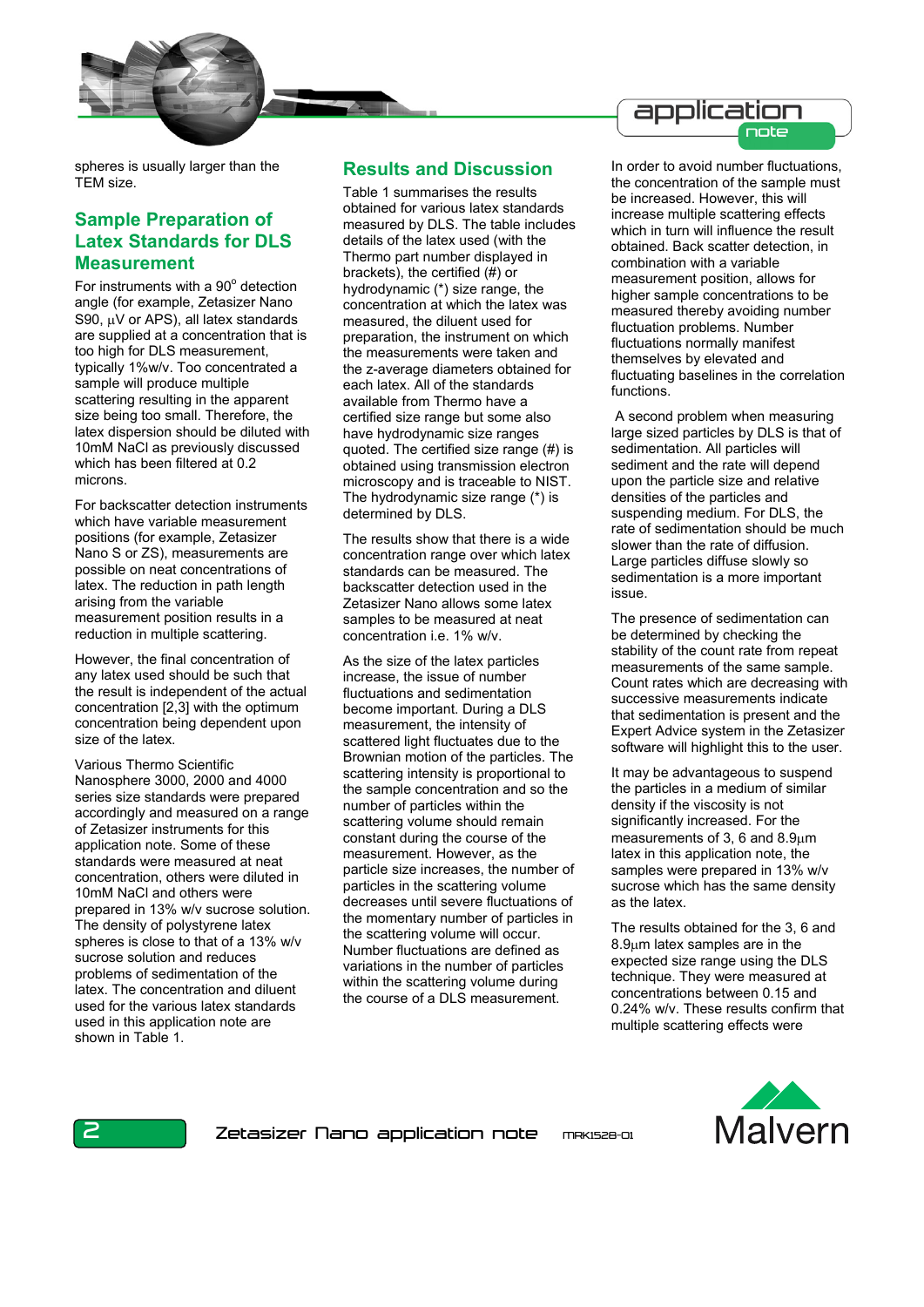

minimised using back scatter detection and that number fluctuations and sedimentation did not influence the results obtained.

**Table 1:** Summary of DLS measurements performed on a series of Thermo latex standards. The table includes details of the latex used (with the Thermo part number displayed in brackets), the certified (#) or hydrodynamic (\*) size range, the concentration at which the latex was measured, the diluent used for preparation, the instrument on which the measurements were taken and the z-average diameters obtained for each latex.

| <b>Thermo Scientific</b><br><b>Nanosphere 3000</b><br><b>Series Latex</b><br><b>Nominal Size</b><br>(d.nm) | <b>Certified Size</b><br>Range $^{\#}$ /<br><b>Hydrodynamic</b><br><b>Size Range*</b><br>(d.nm) | <b>Concentration</b><br>$(\%w/v)$ | <b>Diluent</b>        | <b>Instrument</b>     | z-Average<br>Diameter (nm) |
|------------------------------------------------------------------------------------------------------------|-------------------------------------------------------------------------------------------------|-----------------------------------|-----------------------|-----------------------|----------------------------|
| 20 (3020A)                                                                                                 | 19.5 to 22.5nm <sup>#</sup>                                                                     | 1% Neat                           | $\overline{a}$        | Zetasizer Nano S      | $21.5$ nm ( $\pm$ 0.09)    |
| 30 (3030A)                                                                                                 | 31.6 to $34.4^{\#}$                                                                             | 0.1%                              | 10mM NaCl             | Zetasizer Nano S      | 32.7nm $(\pm 0.11)$        |
| 60 (3060A)                                                                                                 | 59 to 65*                                                                                       | 1% Neat                           |                       | Zetasizer Nano S      | 62.8nm $(\pm 0.16)$        |
| 150 (3150A)                                                                                                | 147 to 157*                                                                                     | 1% Neat                           |                       | Zetasizer Nano S      | 152.9nm $(\pm 0.72)$       |
| 200 (3200A)                                                                                                | 195 to 205*                                                                                     | 0.001%                            | 10mM NaCl             | Zetasizer Nano S      | 201.7nm (± 0.76)           |
| 220 (3220A)                                                                                                | 217 to 227*                                                                                     | 0.001%                            | 10mM NaCl             | Zetasizer Nano S      | 223.0nm $(\pm 0.93)$       |
| 300 (3300A)                                                                                                | 298 to 310*                                                                                     | 0.001%                            | 10mM NaCl             | Zetasizer Nano S      | 301.1nm $(\pm 0.48)$       |
| 500 (3500A)                                                                                                | 495 to 530*                                                                                     | 0.05%                             | 10mM NaCl             | Zetasizer Nano S      | 507.9nm $(\pm 1.95)$       |
| 700 (3700A)                                                                                                | 697 to 740*                                                                                     | 0.1%                              | 10mM NaCl             | Zetasizer Nano S      | 711.4nm (± 6.46)           |
| 1000 (4010A)                                                                                               | 1000 to $1042^{\#}$                                                                             | 0.02%                             | 10mM NaCl             | Zetasizer Nano S      | 1057nm (± 26.2)            |
| 3000 (4203A)                                                                                               | 3036 to 3090 <sup>#</sup>                                                                       | 0.24%                             | 10mM NaCl             | Zetasizer Nano<br>S90 | 2902nm (± 95.4)            |
| 6000 (4206A)                                                                                               | 5844 to 5945 <sup>#</sup>                                                                       | 0.15%                             | $13\%$ w/v<br>sucrose | Zetasizer Nano S      | 6254nm $(\pm 40.9)$        |
| 8900 (2009A)                                                                                               | 8500 to 9200 <sup>#</sup>                                                                       | 0.165%                            | $13\%$ w/v<br>sucrose | Zetasizer Nano S      | 9108nm $(\pm 598)$         |